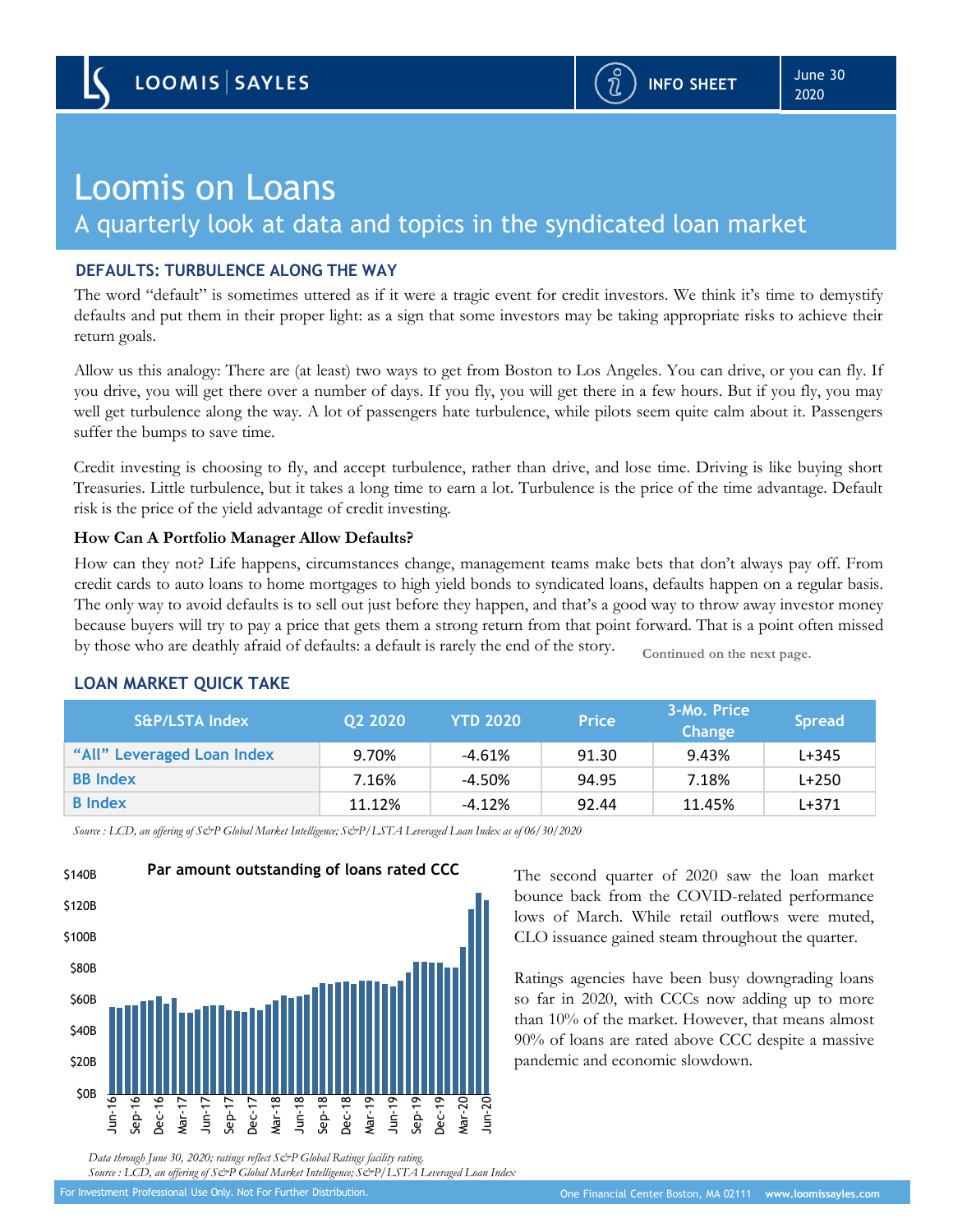

## **DEFAULTS: TURBULENCE ALONG THE WAY(CONTINUED)**

#### **Why Does A Portfolio Manager Hold Rather Than Sell a Loan that Will Default?**

First, what is a default? It is the inability to pay an obligation when it is due. For example, if a bond or loan reaches maturity and the market will not refinance it (and the borrowing company cannot repay principal), the company will be in default. What happens then? Most large companies in the United States proceed to Chapter 11 bankruptcy, which means they reorganize, reduce their debts to a manageable level, and re-emerge to live on as viable businesses. This scenario is in stark contrast to Chapter 7 bankruptcy proceedings, in which a company is dissolved and its assets distributed to debt holders in order of seniority.

In Chapter 11, the value of a company's assets is paid out to lenders in order of their collateral, first, and seniority, second. Syndicated loans are senior, secured claims on the value of a company's assets. Just because those assets could not support all their debt does not necessarily mean that they do not have a lot of value. Part of our job is comparing that asset value versus the loan market value and deciding if the asset value is more than the loan value. If the answer is clearly yes, it makes sense to hold that defaulted loan and wait to get paid what we view it's worth.

### **EXAMPLE**



*Hypothetical scenario analysis is shown for illustrative purposes only. The use of hypothetical scenario analysis has inherent limitations and should not be viewed as predictions of future events or as a forecast for any Loomis Sayles product or strategy. The Analysis relies on opinions, assumptions and mathematical models which can turn out to be incomplete or inaccurate. Data and analysis does not represent an actual investment product. Actual results will be different. Views and opinions are subject to change at any time without notice.* 

*Investing involves risk including possible loss of principal.* 

*Please see Key Risks on the last page.*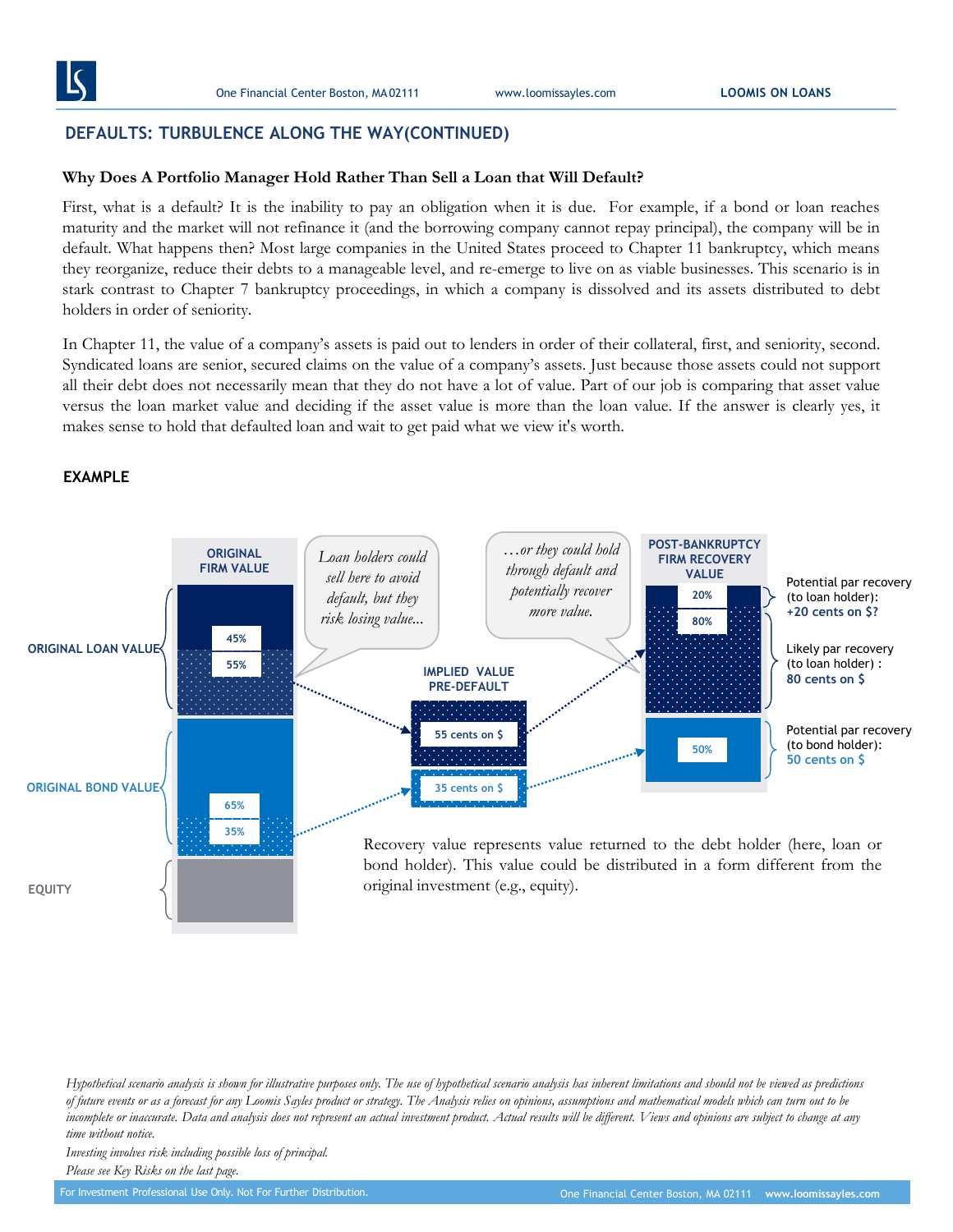#### **How Should Investors Think About Loans When Defaults Are Rising?**

In our view, defaults do not overturn the loan story. Loans tend to pay a fairly high yield compared to most fixed income. Most of their return comes from that yield most of the time. Sometimes their prices are low (not coincidentally when default fears are higher) and capital gains are possible too. Sometimes rates rise and they can benefit from that. But mostly, loans can be a way to earn a good yield without the extra volatility built into high yield bonds.

Default fears are like turbulence bumps that make the journey less fun. Actual default losses are not as simple as default rate times price at default versus average price in the portfolio because the market may have already priced in a lot of the defaults that could happen; and, average price at time of default is not a great estimate of ultimate recovery. We model possible default losses in a couple of non-typical ways, but we think it is more useful to predict defaults one by one than paint broad strokes on credits we do not follow. Like the pilots on that Los Angeles flight, we can tell you if we are expecting it to be bumpy, but we do not know how many bumps there will be. However, good pilots will try to keep the bumpiness down, making good decisions along the way. We try to be in the good decisions business, too, and that means both keeping and selling defaults, as well as using turbulent markets to buy loans that we think are cheap.

So, how do we think about defaults? We believe that defaults are necessary turbulence on the way to earning returns in credit markets. We try to reduce their effect but understand they are part of seeking attractive returns over time. We fasten our seatbelts when turbulence picks up, we don't reach for a parachute, because that's the way we reach our goal.

**John Bell, VP** Portfolio Manager

**Michael Klawitter, VP, CFA** Portfolio Manager

**Heather Young, VP, CFA** Portfolio Manager

**Christos Maniatis, VP** CLO Portfolio Manager

**Emily Sweet, VP, CFA** Associate Product Manager

**Cheryl Stober, VP** Product Manager [cstober@loomissayles.com](mailto:cstober@loomissayles.com)

Questions or concerns about the bank loan market? Email Cheryl Stober to learn more.

#### **DISCLOSURE**

#### **KEY RISKS**

Credit Risk, Issuer Risk, Interest Rate Risk, Liquidity Risk, Derivatives Risk, Leverage Risk, Counterparty Risk, Non- US Securities Risk, Prepayment Risk, Extension Risk and Management Risk.

*Investing involves risk including possible loss of principal.* 

*This quarterly report is provided for informational purposes only and should not be construed as investment advice. Any opinions or forecasts contained herein reflect the subjective judgments and assumptions of the authors only and do not necessarily reflect the views of Loomis, Sayles*  $\mathcal{O}$  *Company, L.P. Investment recommendations may be inconsistent with these opinions. There can be no assurance that developments will transpire as forecasted and actual*  results will be different. Data and analysis does not represent the actual or expected future performance of any investment product. We believe the *information, including that obtained from outside sources, to be correct, but we cannot guarantee its accuracy. The information is subject to change at any time without notice.* 

*All indices are unmanaged and do not incur fees. You cannot invest directly in an index.* 

**Past market performance is no guarantee of future results.**

MALR025650-0730